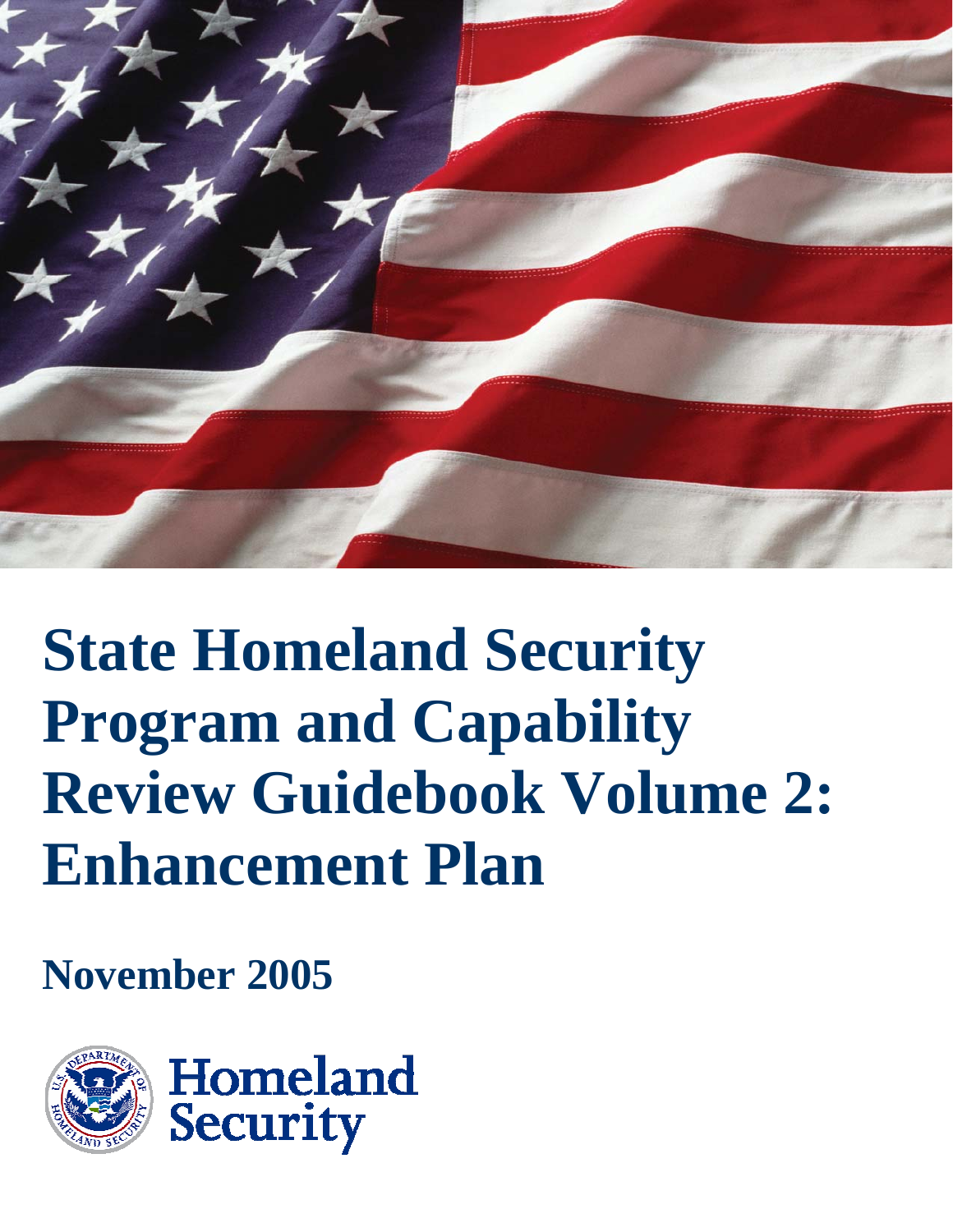# **TABLE OF CONTENTS**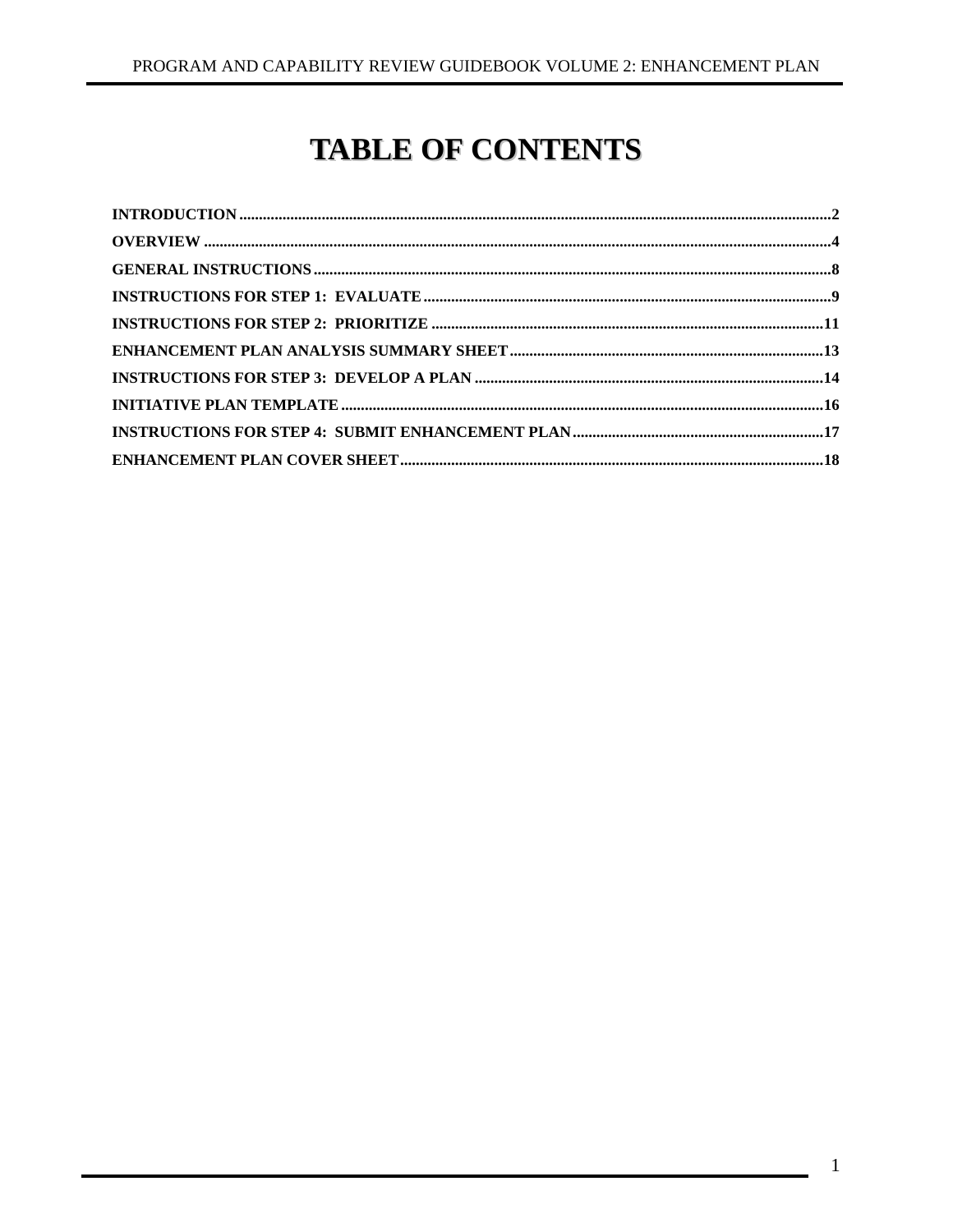# **INTRODUCTION**

The *State Homeland Security Program and Capability Review Guidebook Volume 2: Enhancement Plan* (the Enhancement Plan Guidebook) is the companion document to the *State Homeland Security Program and Capability Review Guidebook Volume 1* (the Program and Capability Review Guidebook). The Enhancement Plan Guidebook provides a framework for how the States should use the assessment work completed through Program and Capability Review process to build a State-wide, comprehensive Enhancement Plan around the State homeland security program and capabilities.

#### **Objective**

The objective of the Enhancement Plan Guidebook is to facilitate the development of a comprehensive, State-wide management plan for enhancing State homeland security programs

and capabilities to align with the National Preparedness Goal (the Goal) and to achieve the goals and objectives from the State Homeland Security Strategy. This Guidebook outlines a step-by-step process of analyzing and prioritizing homeland security needs, and then developing a strong, macro-level implementation plan to address those needs through the creation of *Initiatives*. An Initiative will be comprised of multiple projects that span one or more National Priorities, Target Capabilities, and/or Capability Elements.

An Initiative is defined as: *The State-wide, cross-jurisdictional aggregation of related projects geared towards achieving a common State homeland security goal/objective, National Priority, and/or Target Capability.* 

The Initiatives created as part of the Enhancement Plan will serve as the foundation upon which States will request FY 2006 Homeland Security Grant Program (HSGP) funds through an *Investment Justification.* States will develop an Investment Justification to request FY 2006 HSGP funds for those areas from the Enhancement Plan they have identified as priorities to use FY 2006 HSGP funding in the near-term. The Investment Justifications will target a specific area of an Initiative that the State wishes to use FY 2006 HSGP funding for.

#### **Purpose**

The Enhancement Plan Guidebook builds upon the work completed as part of the Program and Capability Review, fostering a comprehensive, multi-disciplinary review and analysis of capability strengths and weaknesses across the entire State homeland security program. The Enhancement Plan Guidebook will walk States through a process of closely examining the strengths, weaknesses, gaps, and deficiencies identified in the Program and Capability Review, selecting those that are most critical based on a series of need-indicators, and creating a highlevel plan for addressing those needs by forming overarching Initiatives, outlining key milestones, recognizing stakeholders, and identifying next steps.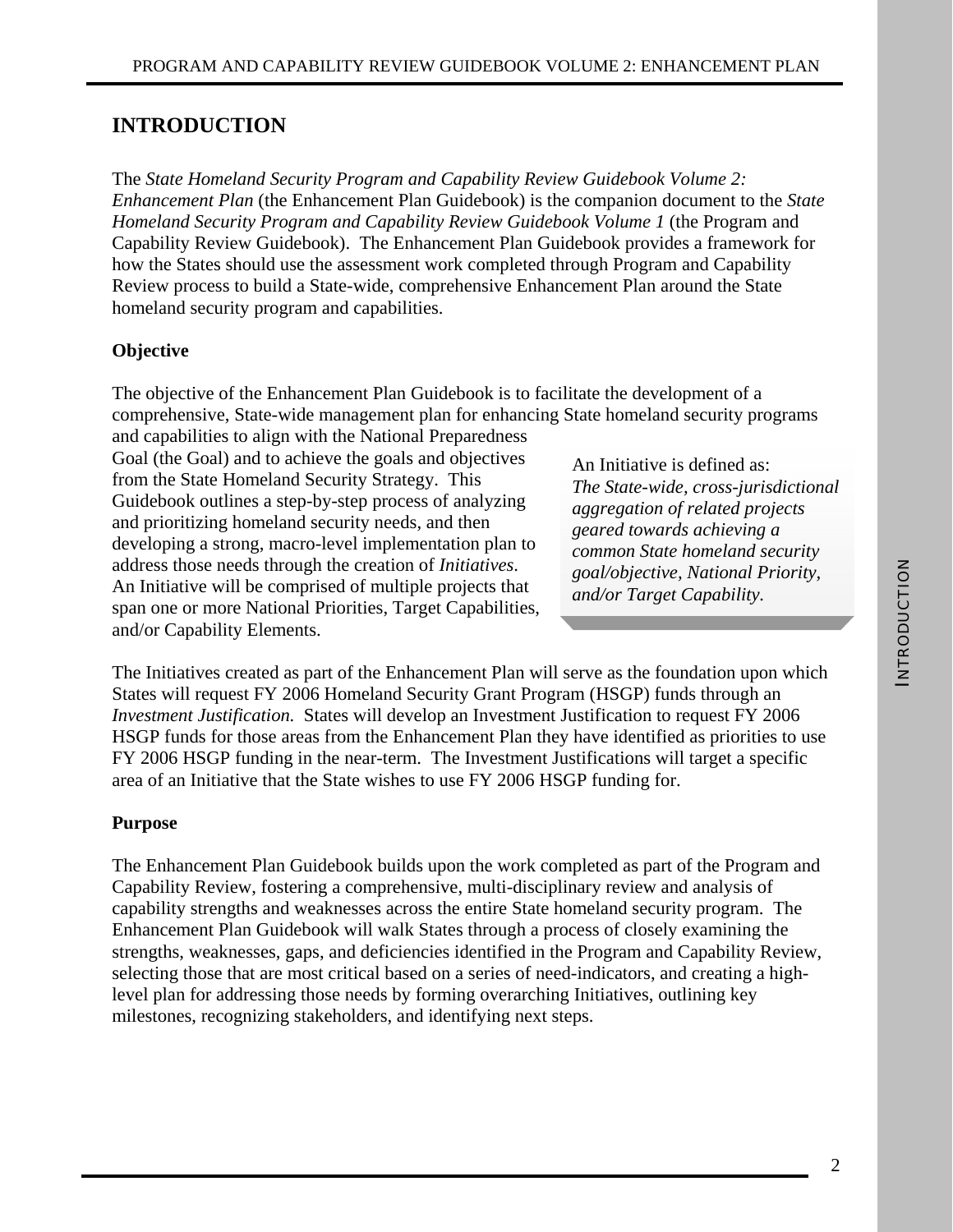#### **Value**

By participating in a structured review and planning process through the Program and Capability Review and Enhancement Plan development, States will have the benefit of engaging in a meaningful, productive dialogue with key stakeholders and partners across multiple jurisdictions and disciplines, and create a shared vision for the future of homeland security in their State. This type of regional collaboration will also help highlight inter- and intra-State interdependencies, which will help achieve one of the main intents of the Goal by developing interconnected and complementary homeland security programs and systems on a national scale. States will also gain an advantage from engaging in a planning process that focuses State-wide efforts to create a feasible framework from which to achieve the shared vision.

#### **Program and Capability Review**

It is imperative that States conduct a thorough and complete Program and Capability Review prior to developing their Enhancement Plan. The Program and Capability Review leads States through an analysis of the priority capabilities drawn from the Target Capabilities List (TCL), as well as an analysis of State homeland security program management capacity, operations, and needs. By comparing current capability levels against the key outcomes identified for each Capability, States will be able to evaluate and identify key strengths and weaknesses around their homeland security program. The Enhancement Plan development process builds upon the work and analysis done as part of the Program and Capability Review to help States collect, organize, and prioritize information, and turn their discussions into a comprehensive and actionable plan.

#### **Technical Assistance**

To further support the State's understanding of the connection between the Program and Capability Review process and the criticality of developing a State-wide Enhancement Plan, DHS is offering Program and Capability Review Technical Assistance (TA) to facilitate the review and planning process amongst key stakeholders in a personalized setting. The TA will consist of onsite workshops that will include hands-on exercises and process demonstrations. These workshops will frame the overall process for conducting the Program and Capability Review and completing an Enhancement Plan. The TA workshop participants should include a group of up to 25 multi-disciplinary, regionally comprehensive agency and discipline leaders with key decision making influence within their respective State, local, and Tribal agencies or organizations. For more information on how to schedule TA for your State, contact your Preparedness Officer or the Centralized Scheduling and Information Desk (CSID) at askcsid@dhs.gov, 1-800-368-6498. CSID hours of operation are from 8:00 a.m.  $-7:00$  p.m. (EST), Monday-Friday.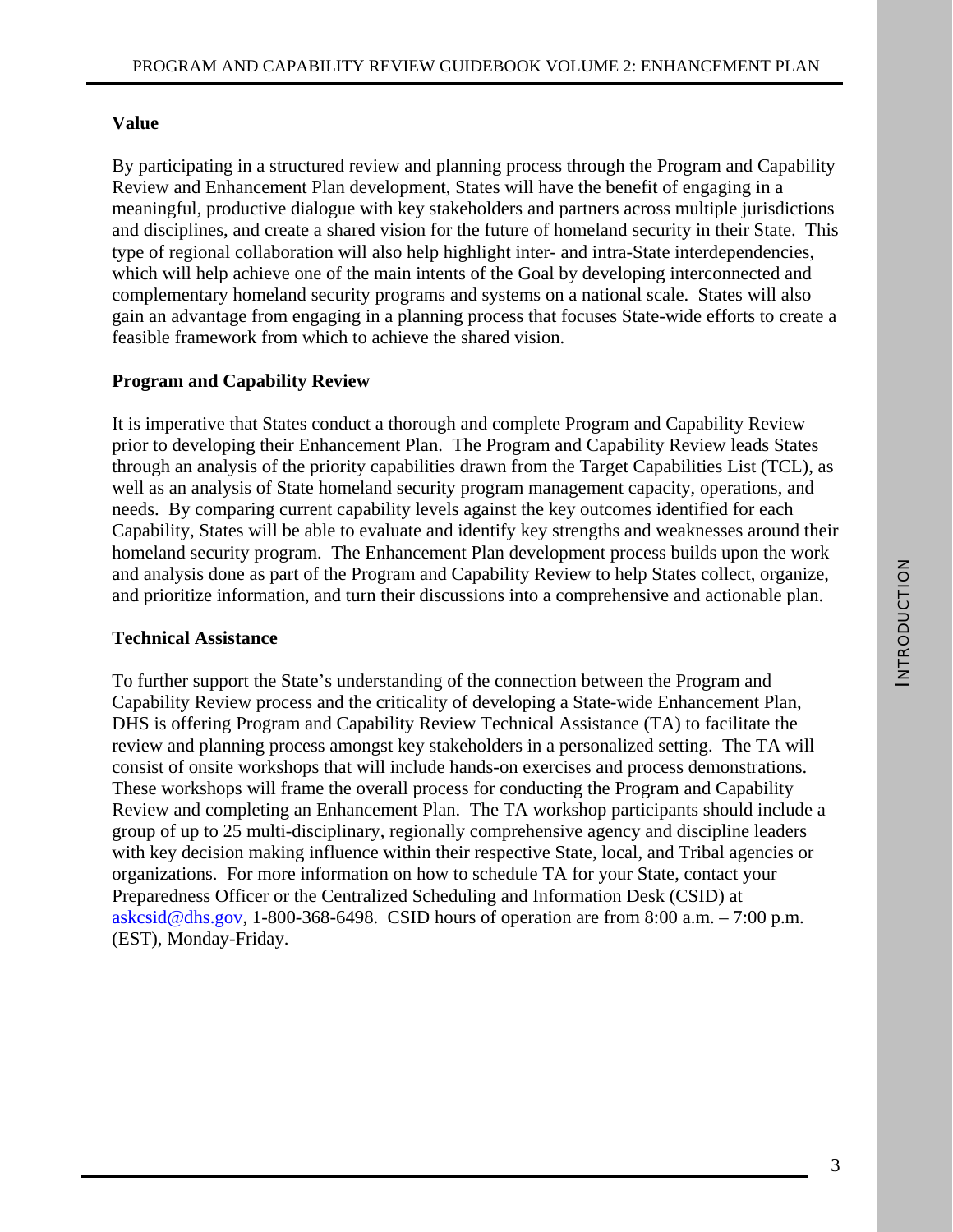#### **OVERVIEW**

#### **Background**

This Enhancement Plan Guidebook follows upon the work conducted through the Program and Capability Review by guiding States in further analyzing their critical homeland security needs, and planning enhancements to their homeland security programs based on these needs relative to the National Priorities and Target Capabilities established by the Goal. The final output will be a State-wide, multi-jurisdictional, multi-disciplinary Enhancement Plan. The Enhancement Plan complements the recently updated State Homeland Security Strategies by outlining actionable plans to help realize the goals and objectives identified in these Strategies and align them with the Goal.

While the Enhancement Plan will be a required submission for the FY 2006 HSGP, the Enhancement Plan should **not** focus on FY 2006 HSGP funds. Instead, the Enhancement Plan should be a broad-focused, long-term, multi-year, multi-funding source plan, developed irrespective of HSGP funding opportunities.

It is critical that States engage in a thorough, methodical planning process to develop the Initiatives that will be included in their Enhancement Plan, as it will provide States with a reference and guide in making future decisions around their homeland security programs. In addition, the Enhancement Plan will be the foundation upon which successful Investment Justifications for FY 2006 HSGP funding requests will be built, as the Plan will have facilitated the identification and prioritization of the State's homeland security program needs.

The following graphic illustrates the relationship between the Enhancement Plan and Investment Justification, both of which are required submissions for the FY 2006 HSGP.



The Enhancement Plan is multi-year and supported by multiple funding sources while the Investment Justification is the targeted use of FY 2006 HSGP funds to address a specific area of an Initiative in the near-term. Further information on the Investment Justification will be provided in the FY 2006 HSGP Program Guidance and Application Kit.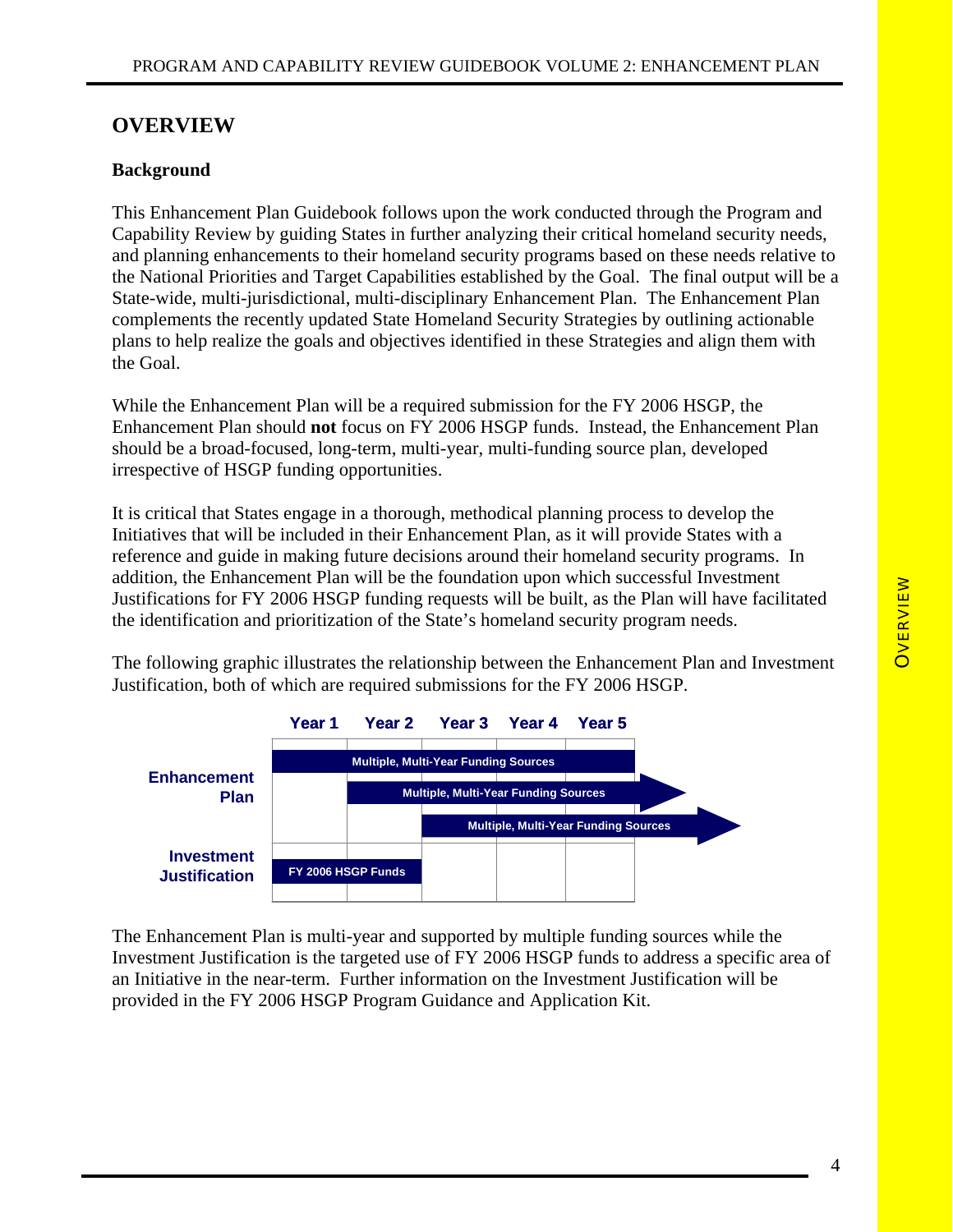#### **The Enhancement Plan Process**

The Enhancement Plan Guidebook provides States with a process to conduct analysis in order to develop their Enhancement Plan Initiatives. The following provides an overview of the four-step Enhancement Plan development process, with each of the steps outlined in greater detail below.



Steps 1 and 2 are "Preparatory Steps" that will lead to actual Plan development in Step 3. States are not required to document the analysis conducted around each discussion point or question. Instead, States will submit a high-level analysis summary.

#### **Step 1: Evaluate**

**If the State conducts a thorough Program and Capability Review, then additional analysis should not be necessary for Step 1 of the Enhancement Plan process.** This Step is a "Preparatory Step" that will lead to the actual analysis and planning conducted in Steps 2 and 3. For Step 1, States should conduct a thorough review and analysis of the current program and capability strengths and weaknesses (need) across the entire homeland security program.

#### **Step 2: Prioritize**

This Step is also a "Preparatory Step" and will be conducted after the evaluation of current capability and program strengths and weaknesses. In Step 2, States will go through the process of identifying their greatest needs, whether it is in terms of maintaining a strength or lessening a weakness, and will prioritize those areas of need by answering a series of questions, targeted towards identifying State priorities and risk mitigation.

While States are not required to submit the detailed results of their evaluation and prioritization (Steps 1 and 2), they will need to submit a summary of their analysis, utilizing the Enhancement Plan Analysis Summary Sheet provided as a part of this Guidebook. The Analysis Summary will serve as a contextual frame of reference for the overall Enhancement Plan submission, and should be kept at a high-level for the entirety of the program. It is **not** meant to be a detailed account of the State's review and analysis.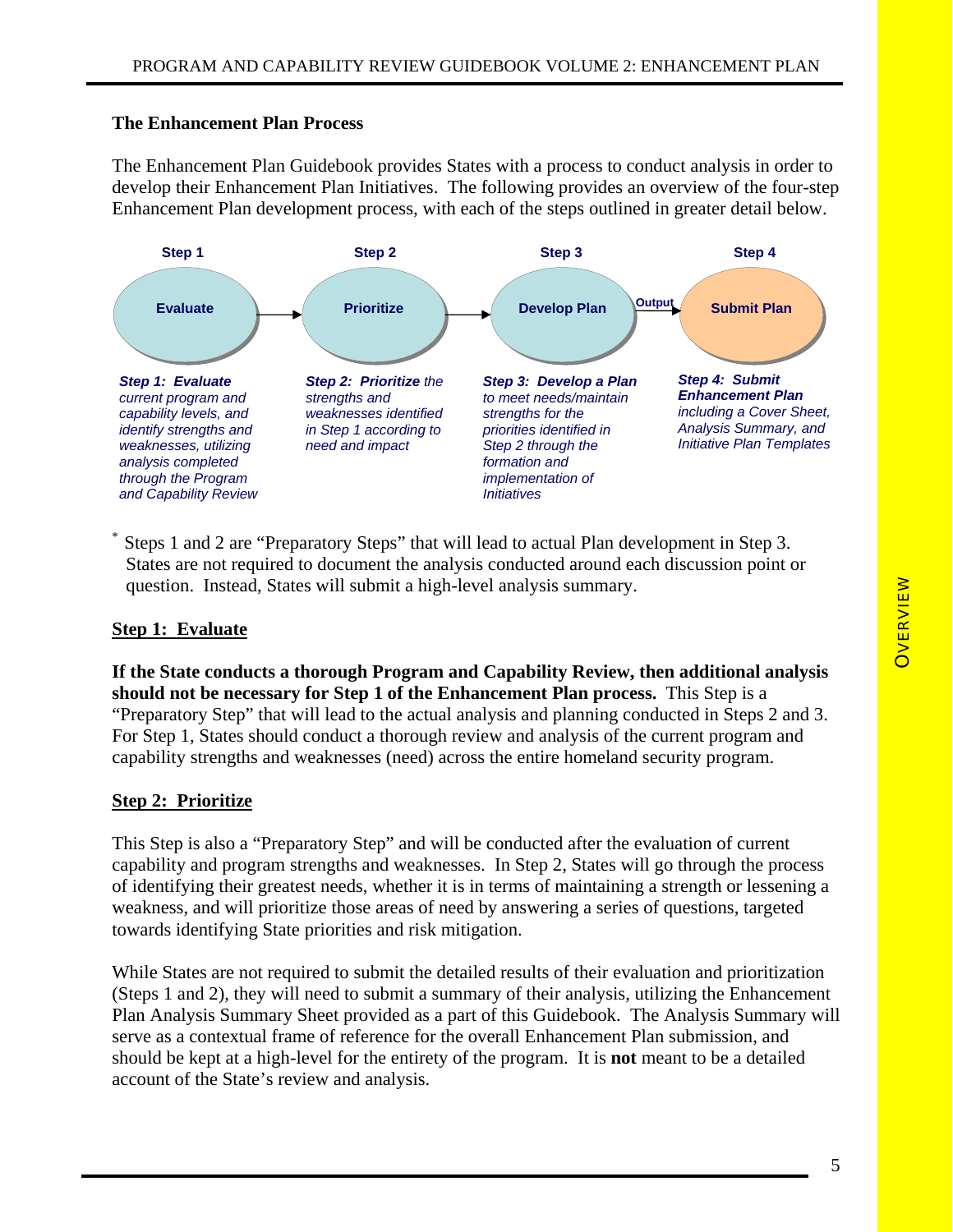#### **Step 3: Develop a Plan**

After States have evaluated and prioritized their areas of need, they will focus on their top priorities, and develop Initiative Plans to address those priority needs. Step 3 will walk States through the elements of creating a high-level implementation plan for the Initiative, utilizing an Initiative Plan Template (provided as part of this Guidebook). These Initiatives will be actionable plans that the State can implement to address the need and mitigate risk. States should develop and submit one Initiative Plan Template for each Initiative they have identified.

#### **Step 4: Submit Enhancement Plan**

When States have completed the prioritization and plan development processes, they will submit the full Enhancement Plan for review as part of their FY 2006 HSGP application. The Enhancement Plan will include:

- A Cover Sheet that identifies the name of the State's Initiatives and the Team Members who participated in development of the Initiatives and Plan;
- An Analysis Summary Sheet that provides a brief recap of the analysis and prioritization conducted in Step 2; and,
- The Initiative Plan Templates completed for each Initiative in Step 3.

#### **Overarching Planning Considerations**

As with the Program and Capability Review, States are strongly encouraged to engage a diverse group of stakeholders in the development of their Enhancement Plan to ensure a collaborative, multi-disciplinary, multi-jurisdictional effort that will focus on inter- and intra-State capabilities and programs with a regionally collaborative approach. States will be asked to list the team members who worked on the Enhancement Plan and identify the agency, jurisdiction, and sector that each member represents.

The Enhancement Plan should focus largely on addressing the needs as well as supporting the strengths identified in Steps 1 and 2 of the planning process. To accomplish this, States are asked to focus their analysis around the National Priorities and related priority Target Capabilities from the TCL in addition to those priority capabilities designated by the State in their strategy. In particular, States should consider:

- Their program-related needs around the three Overarching National Priorities;
- Their capability-related needs around the Priority Capabilities that align to the Capability-Specific National Priorities; and,
- Any additional capability-related needs around Target Capabilities that are Statespecific priorities.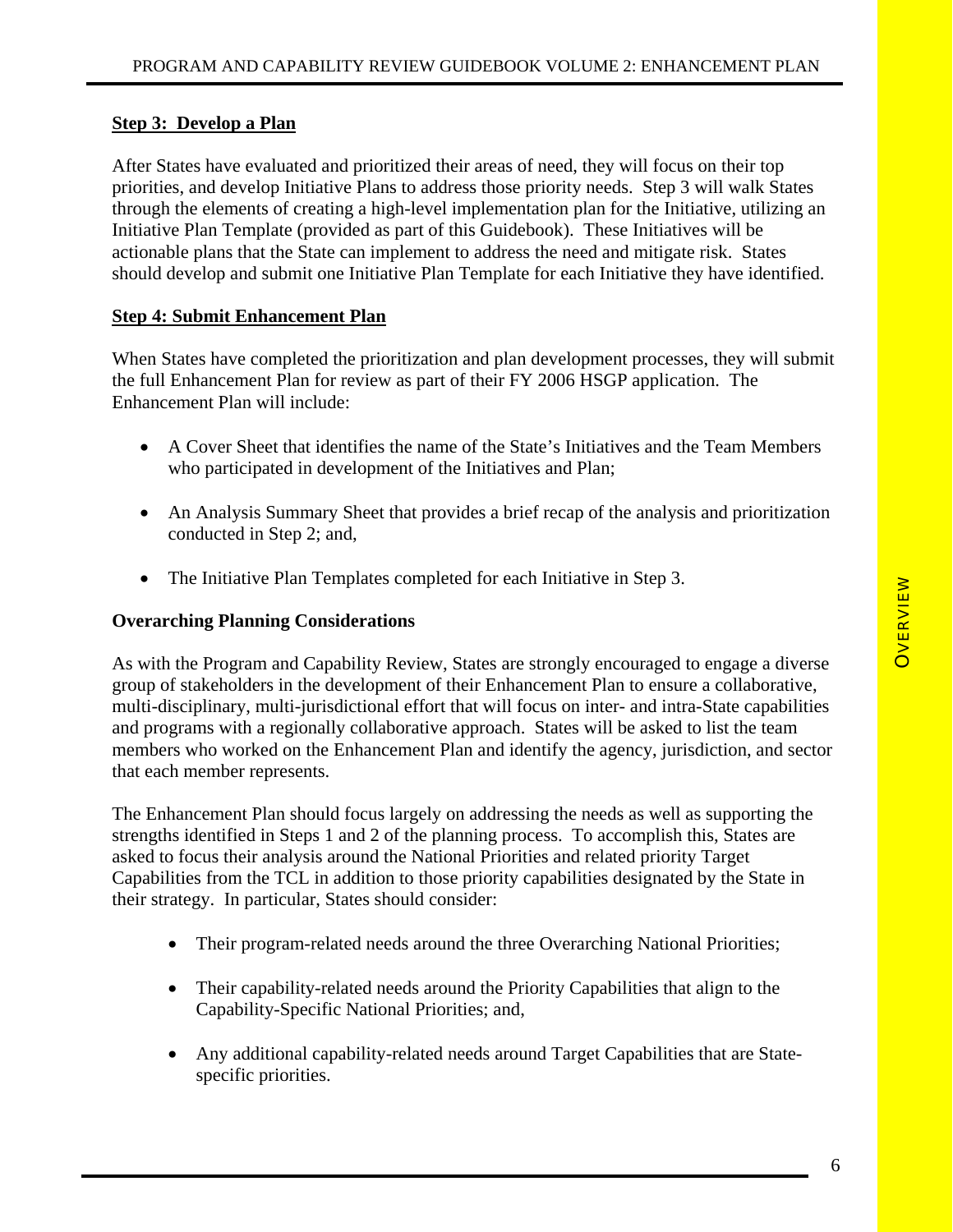While this Guidebook is intended to be a facilitation tool to lead to Enhancement Plan development, States are strongly encouraged to carefully examine each of the questions posed, and answer them as thoughtfully and thoroughly as possible to best position themselves to complete a feasible and effective State-wide homeland security Enhancement Plan, from which successful Investment Justifications for the FY 2006 HSGP application can be crafted.

There is no limit to the number of Initiatives Plan Templates that States may create. One Initiative may encompass several Priorities, Capabilities, and projects. Conversely, a State may determine that multiple Initiatives are required to meet their priority needs. As each State is different, the number of Initiative Plan Templates across each State will naturally vary. States are encouraged to use the Enhancement Plan as a program management tool to help best position them to effectively meet their priority homeland security needs.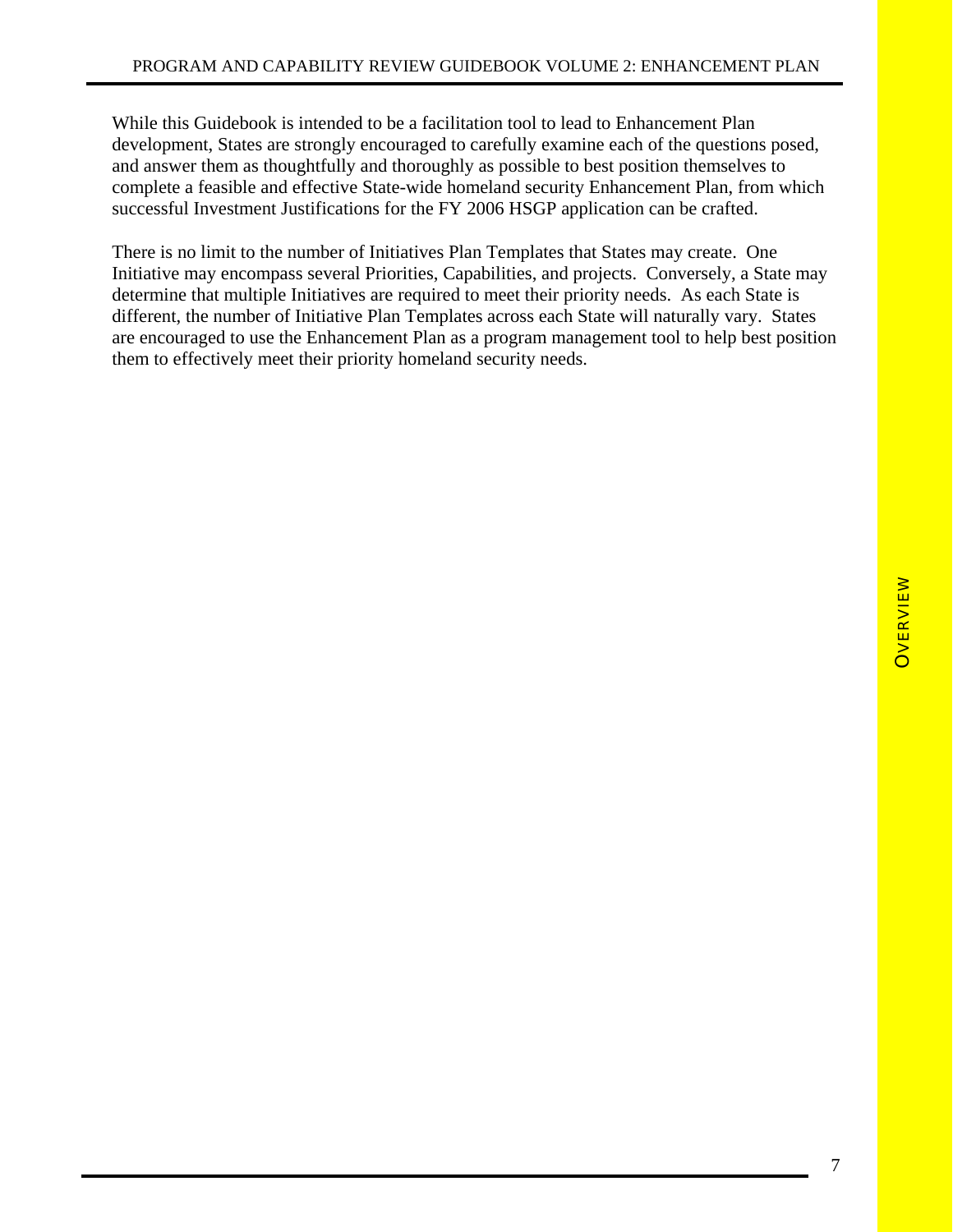# **GENERAL INSTRUCTIONS**

The instructions provided in subsequent sections offer more detailed discussion points and response guidance to assist States in the development of their Enhancement Plan. The instructions are broken into four sections to reflect the four Steps of the planning process. With the exception of the Instructions Section for Step 1, each Instructions Section will include a template States should use to capture and document information and responses generated during that Step. These templates will comprise the full Enhancement Plan.

As noted previously, Steps 1 and 2 are Preparatory Steps. They contain discussion points and questions that will assist States in identifying their strengths and weaknesses, prioritizing those strengths and weaknesses based on need and impact, and grouping those needs to form Initiatives that will enhance State homeland security programs and capabilities. States will not be required to document the detailed analysis conducted for these two steps. However, States will be responsible for providing a synopsis of the work done in each of these Steps in the Enhancement Plan Analysis Summary Sheet. Only one Analysis Summary Sheet should be completed, and it should be kept at the program-level (for the entirety of the program) in order to provide the full picture of analysis for the State homeland security program to provide context for the overall Enhancement Plan submission.

After completing Steps 1 and 2, States will have identified the Initiatives they wish to create and implement to meet their critical homeland security needs. In Step 3, States will complete an Initiative Plan Template for each Initiative identified at the end of Step 2. The Initiative Plan Template walks through the planning and development of an Initiative to holistically address priority needs for the State and the identification of necessary steps to implement the Initiative. An Initiative may integrate projects that span one or more National Priorities, Target Capabilities, or Capability Elements, and is a long-term, multi-year endeavor that may be funded through several funding sources. The Initiative Plan Template should be completed for each Initiative that will be created to address capability and program needs.

When States have completed all of their Initiative Plan Templates, they will begin Step 4 by compiling the Analysis Summary Template and the individual Initiative Plan Templates, and creating an Enhancement Plan Cover Sheet. Collectively, these documents will comprise the Enhancement Plan, which must be submitted as part of the FY 2006 HSGP application.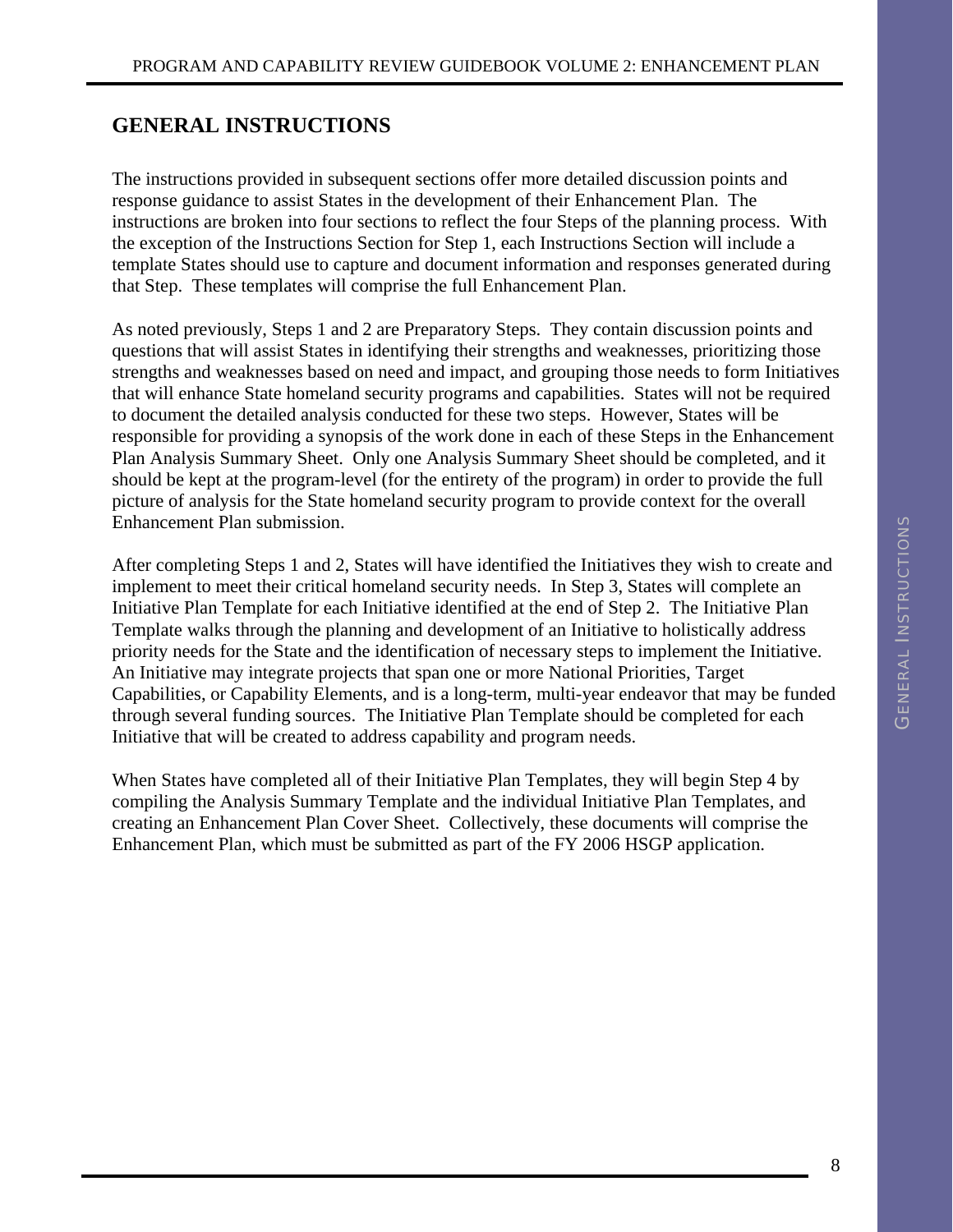## **INSTRUCTIONS FOR STEP 1: EVALUATE**



The purpose of Step 1 is to bring the analysis conducted as part of the Program and Capability Review into the Enhancement Plan process. States should utilize the work and discussions that took place as part of the Program and Capability Review in completing Step 1. If a thorough Program and Capability Review was completed, no additional analysis should be required for Step 1. **This is a Preparatory Step; documentation for this Step is not required for submission.**

Step 1 is broken out into two parts: Capability Evaluation and Program Evaluation.

#### *Discussion Points*

#### *A. Capability Evaluation*

Volume 1 of the State Homeland Security Program and Capability Review Guidebook provides detailed information regarding capability outcomes. Refer to Section 1: Priority Capability Review, and Section 2: Additional Capabilities for additional information. These sections also contain discussion points to help States assess their capability strengths and weaknesses to complete this evaluation.

#### **Description of Capability Outcome**

There are multiple identified outcomes associated with each capability in the TCL, but not every outcome will be relevant to each State. Likewise, a State may identify a new outcome, specific to their State. States should determine which outcomes are applicable to them based on their Program and Capability Review discussions. For each applicable outcome, provide a brief description of the outcome as it relates to the State. For more information on the Target Capabilities and their outcomes, see the TCL.

#### **Strengths**

Following the description of each outcome, States should highlight their strengths relative to the outcome (if applicable). While each strength should be discretely acknowledged, discussion should be kept to a high-level summary and analysis description.

#### **Weaknesses, Gaps, and/or Deficiencies**

Following the discussion of outcome strengths, States should highlight any weaknesses, gaps, and/or deficiencies identified relative to the outcome. As above, each weakness, gap, and/or deficiency should be mentioned, and discussion should be kept to a high-level summary and analysis description.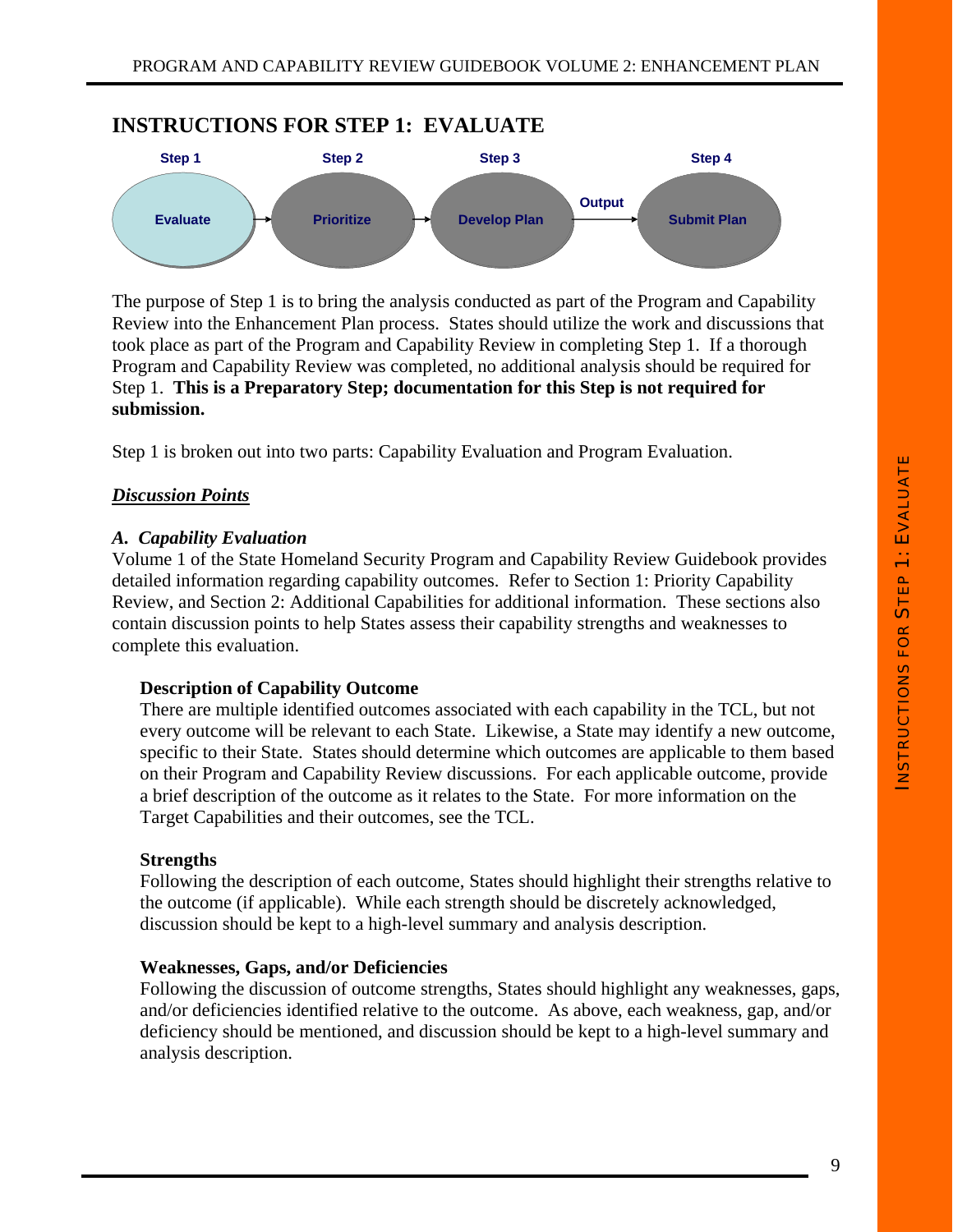#### *B. Program Evaluation*

The Program Evaluation should center around the program management construct within which capabilities are being built and maintained (as evaluated as part of the Capability Evaluation above). The Program Evaluation should focus on the following outcomes, across all capabilities, of the State homeland security program: 1) Incorporating the three Overarching National Priorities into the State homeland security program, and 2) Operating and managing an effective homeland security program through coordination and collaboration.

#### **Implementing the Three Overarching National Priorities**

Based on the analysis done against the Overarching National Priorities and overall State homeland security program management (done as part of the Program and Capability Review), identify where the State currently stands in incorporating the National Priorities into the State homeland security program. Discuss current management strategies (if applicable) that are in place to ensure the National Priorities are incorporated in the State homeland security program, and necessary levels of involvement from multiple disciplines and agencies at all levels of government within the State. Outline the State's concept for regionalization and the process under development to implement that concept, including near-, medium- and long-term milestones. Discuss how each Priority relates specifically to the State and how the State is measuring/will measure alignment with and achievement of the National Priorities.

#### **Operating and Managing an Effective Homeland Security Program**

Discuss the existing management strategies and governance structures that are in place. Evaluate the State's ability to manage its homeland security program in terms of processes, people, and tools. Consider whether the State program is executing appropriate homeland security activities, and whether it is organized effectively to manage those activities. Assess current program management activities and resources, and analyze the adequacy of those activities and resources in terms of successful lifecycle management of all components of a balanced homeland security program.

#### **Strengths**

Discuss State strengths relative to how the State is incorporating the National Priorities into its homeland security program, and strengths relative to the operation and management of the State homeland security program. Consider strengths in terms of overall management and multi-disciplinary involvement, as well as discrete processes, people, and tools. Discussion should be kept to a high-level summary and analysis description of identified strengths.

#### **Weaknesses, Gaps, and/or Deficiencies**

Discuss program weaknesses relative to incorporating the National Priorities into the homeland security program, and overall management challenges. As above, consider weaknesses in terms of management, stakeholder involvement, processes, people, and tools. Discussion should be kept to a high-level summary and analysis description of identified weaknesses.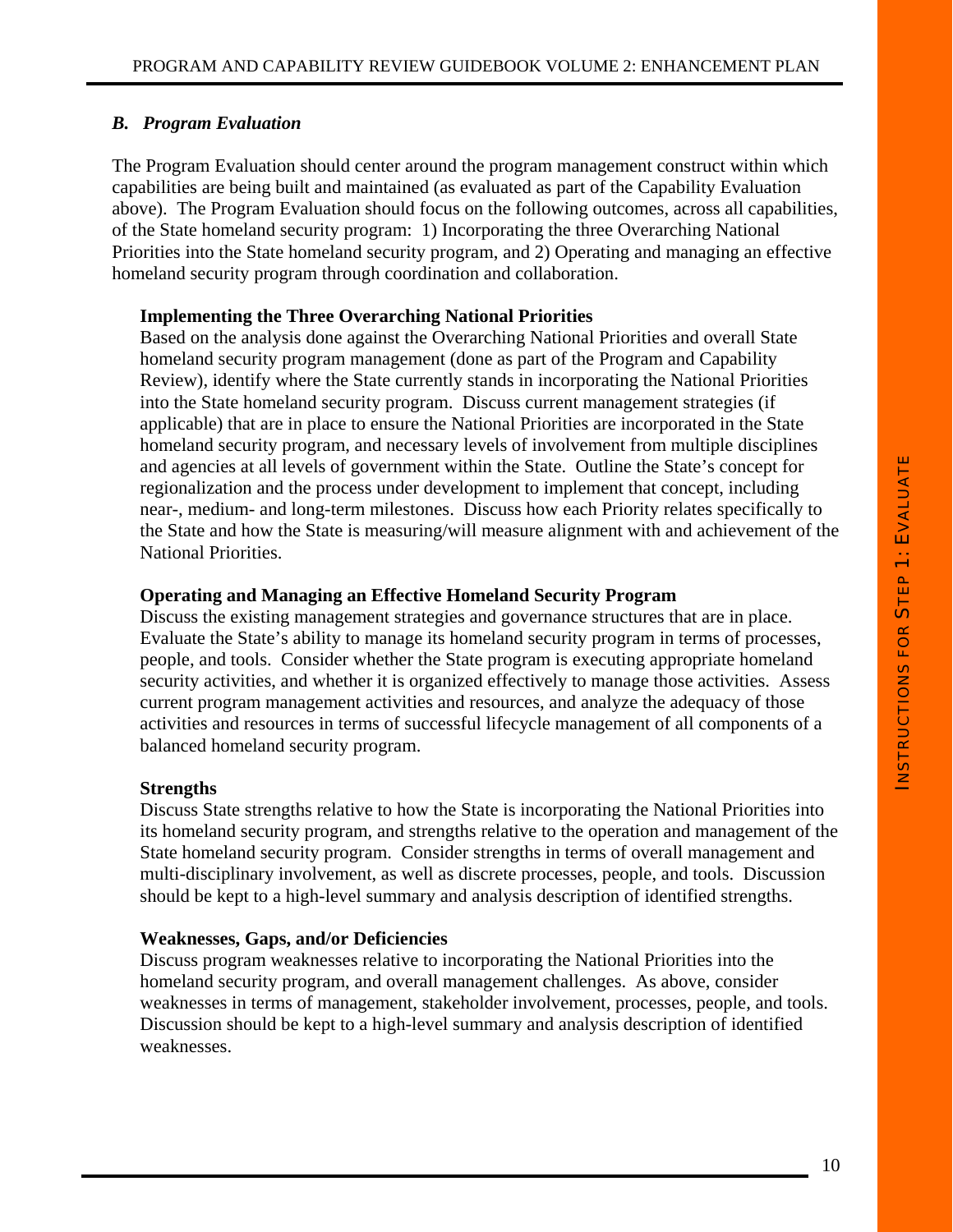#### **INSTRUCTIONS FOR STEP 2: PRIORITIZE**



In Step 2, States will utilize the analysis conducted in Step 1 and prioritize the strengths and weaknesses based on need and impact. States will then group these priorities to develop key Initiatives for the State to implement.

Step 2 includes a series of questions designed to assist States in engaging a systematic process for identifying needs. While it is critical that States answer each of these questions, the answers to these questions are not required for submission. Instead, States will submit a synopsis of the work they have completed in Steps 1 and 2 using the Enhancement Plan Analysis Summary Sheet. This Analysis Summary Sheet is included in this Guidebook, immediately following the discussion questions listed below. **The Analysis Summary Sheet is a required piece of the Enhancement Plan submission.**

#### *Discussion Questions*

*1. What areas of need (weaknesses/deficiencies) could have the largest impact if not addressed? What risk(s) could be mitigated, and how would that risk(s) be mitigated by addressing the need?* 

Consider the number of people, the (physical) area, transportation, and critical infrastructure that are affected. Consider how they are at risk, how the need and risk are related, and how much the risk is mitigated by addressing the need.

*2. What areas of strength, if not maintained, could have the largest adverse impact? Discuss how much risk would increase if the strength is not maintained.* 

Consider the number of people, the (physical) area, transportation, and critical infrastructure that are affected if the strength(s) is not maintained. Discuss how the strength is directly related to risk mitigation, and the potential negative impact if the strength is not sustained.

*3. Discuss current funding and resource challenges, and which areas of need could be affected the most by funding and resource limitations. Where do the largest resource shortfalls exist?* 

Given current situations, consider which needs/strengths are least likely to be addressed. Discuss why they are least likely to be addressed, such as whether it is because of low priority, low risk/threat, low impact, and/or cost-prohibitiveness. Consider if any of the needs/strengths least likely to be addressed are critical to the homeland security program and capability enhancement.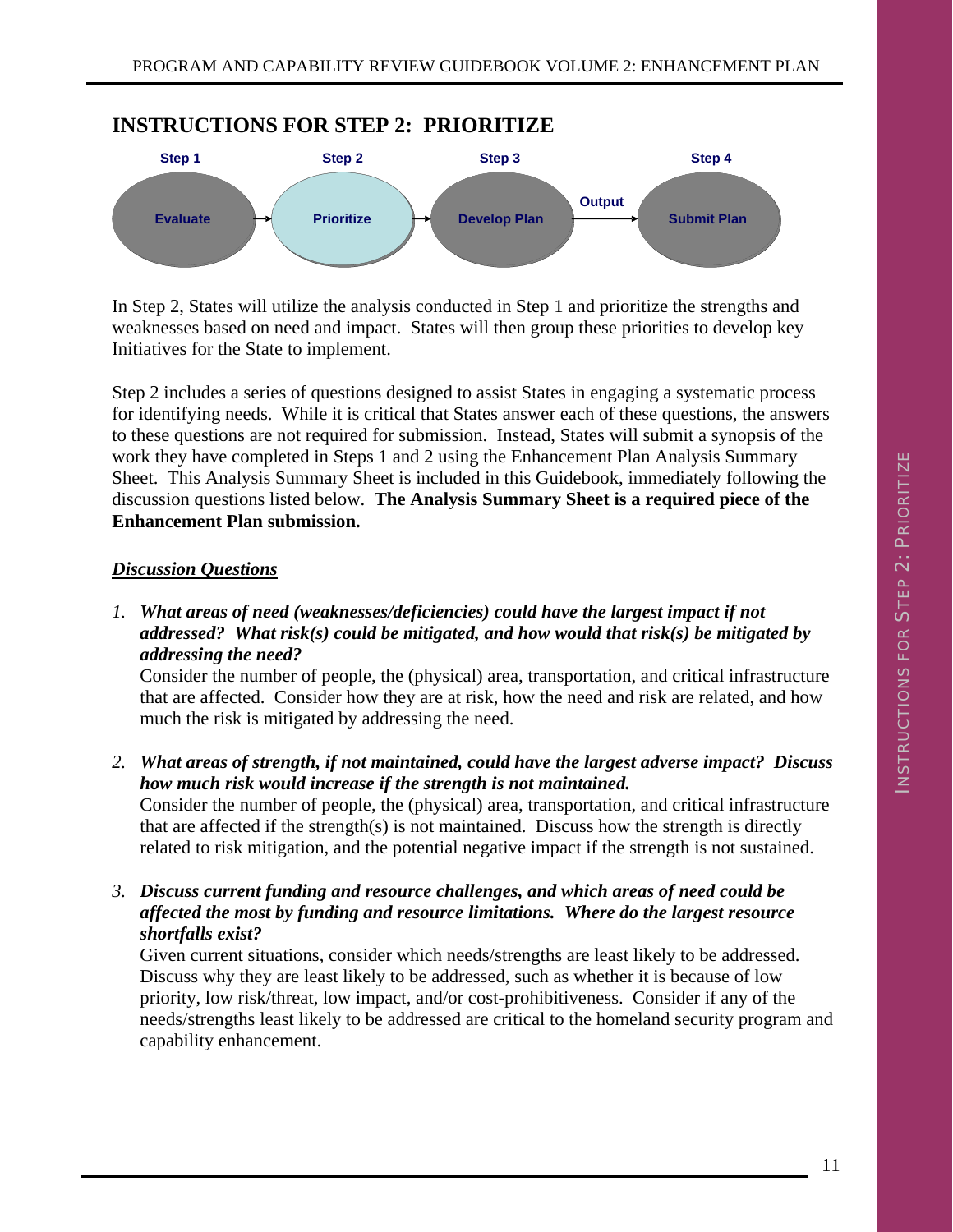- *4. Which areas of need/strength have the potential to impact/benefit multiple jurisdictions? How are stakeholders from those jurisdictions engaged?*  Consider the depth and breadth of the need/strength. Identify the number of jurisdictions that are affected, if it is intra- or inter-State, and whether the need/strength has the potential to benefit people and jurisdictions outside the immediate response/focus area. Consider if the successful mitigation of risk could be leveraged across multiple jurisdictions, and therefore increase potential impact and benefit. Further, if multiple jurisdictions are affected, discuss communication, outreach, and involvement strategies with the appropriate stakeholders from
- *5. Based on the above analysis, determine the priority needs/strengths around the program/capability that should be addressed.* Review the discussions and responses to the above questions, and consider which strengths and weaknesses represent the greatest need in terms of risk mitigation, sustainment, benefit, and impact. Identify "priority" areas of need that must be maintained and addressed in order for the State to meet the program and capability expectations.

those jurisdictions to ensure that all security needs are being met.

*6. Group priority needs together to form an Initiative.* Review the priority needs identified and cluster related or like needs that could be addressed through a single Initiative. An Initiative is defined as the compilation and coordination of related projects geared towards achieving a common State homeland security goal/objective, National Priority, and/or Target Capability. An Initiative may be comprised of one or more projects that span one or more National Priorities, Target Capabilities, and/or Capability Elements. Ensure that needs are grouped together in a way that will maximize the Initiative's effectiveness. Review Initiatives to make certain key program and capability strengths and weaknesses are being addressed to the largest extent possible. Give the Initiative a short, descriptive name.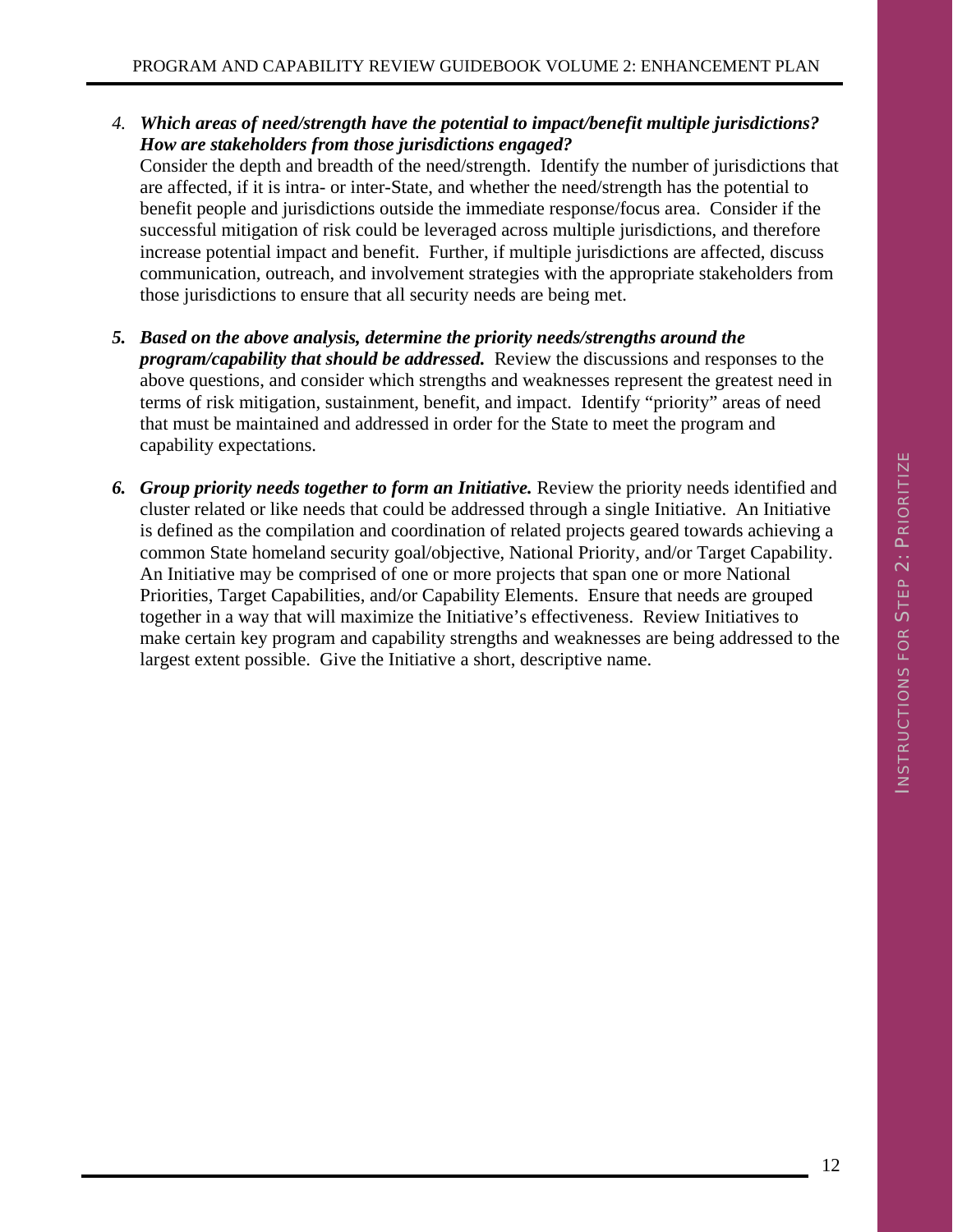# **ENHANCEMENT PLAN ANALYSIS SUMMARY SHEET**

Provide responses to the following questions to reflect the analysis and prioritization (done as part of Steps 1 and 2) that led to the development of Initiatives. The questions should be responded to at the program-level (for the entirety of the program) in order to provide the full picture of analysis for the State homeland security program. This summary analysis will serve as a contextual frame of reference for the overall Enhancement Plan submission.

As a general rule, the narrative responses, in total, should be no more than three pages.

- **1. Discuss the Stakeholders involved in Program and Capability Review and Enhancement Plan development, as well as the subject-matter, functional, or regional expertise they brought to these processes. Document the method or medium used to capture and incorporate Stakeholders' viewpoints and feedback in the Program and Capability Review and Enhancement Plan development.**
- **2. List the Target Capabilities and programs on which the State focused its review and analyses, and identify whether they are tied to: the three Program-specific National Priorities; the four Capability-specific National Priorities; the Priority Target Capabilities that align to the four Capability-specific National Priorities; or other Target Capabilities identified as State-specific priorities.**
- **3. List and describe all of the high-level needs (strengths and weaknesses) that were identified as part of the Program and Capability Review/Step 1 of the Enhancement Plan process. Highlight those areas that were eventually included in an Initiative, and those that were not included in an Initiative.**
- **4. Explain the rational for how the identified needs (strengths and weaknesses) were prioritized. Discuss why those needs are priorities for the State. Describe the processes used to determine State priorities at the program level, how those priorities were put into a regional construct, and how the end-result priorities were agreed upon among the stakeholder group for inclusion in Initiatives.**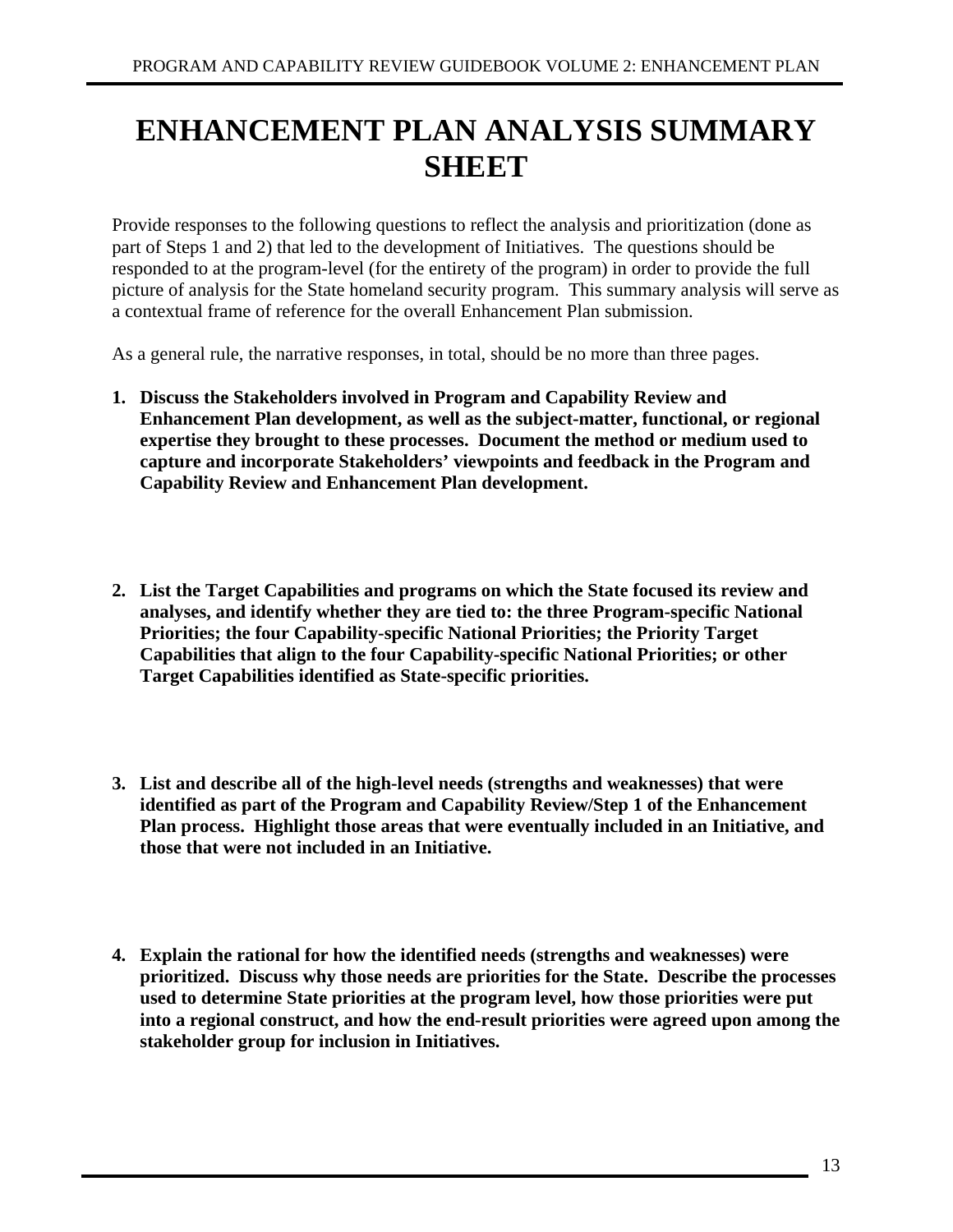



Step 3 will walk States through the elements of creating a high-level implementation plan for the Initiative, utilizing an Initiative Plan Template provided as part of this Guidebook. The Initiative Plan Template will help States create a plan around the necessary steps that are required to implement the Initiative to address the identified needs and mitigate risk. States should submit one Initiative Plan Template for each Initiative they have identified.

Step 3 includes a series of questions designed to assist States to engage a systematic process for completing an Initiative Plan Template. The Template questions are included below with detailed instructions and response guidance for each question. The Initiative Plan Template is included in this Guidebook, immediately following the response guidance below. States are reminded that Initiatives should be created irrespective of FY 2006 HSGP funding considerations, and may be comprised of one or more projects that span one or more National Priorities, Target Capabilities, and/or Capability Elements. The Initiatives should tie back to the analysis done as part of the Program and Capability Review, and to the prioritization analysis done as part of the Enhancement Plan discussions (Steps 1 and 2).

Each Initiative Plan Template should contain the National Priorities or Capability areas addressed by the Initiative. This information should be entered in the space provided at the top of the Template.

As the Initiative Plan Template is a tool for States, there are no page limitations.

#### **Template Question Response Guidance:**

*1. Provide the Name of this Initiative. Describe how this Initiative will address the priority needs and strengths identified through the program and capability evaluation, and prioritization analysis.* 

Identify the name of the single Initiative that will be addressed in this Template. Explain at a high-level how this Initiative, as created, will address the findings from the original analysis done as part of the Program and Capability review and prioritized as part of Step 2 of the Enhancement Plan development process.

*2. Regional Construct: Briefly describe the geographical context of this Initiative.* 

Identify the geographical and regional areas that this Initiative will affect. Tie the Initiative to regions and urban areas, as appropriate. Explain how and why those regions/areas were identified and included as part of this Initiative.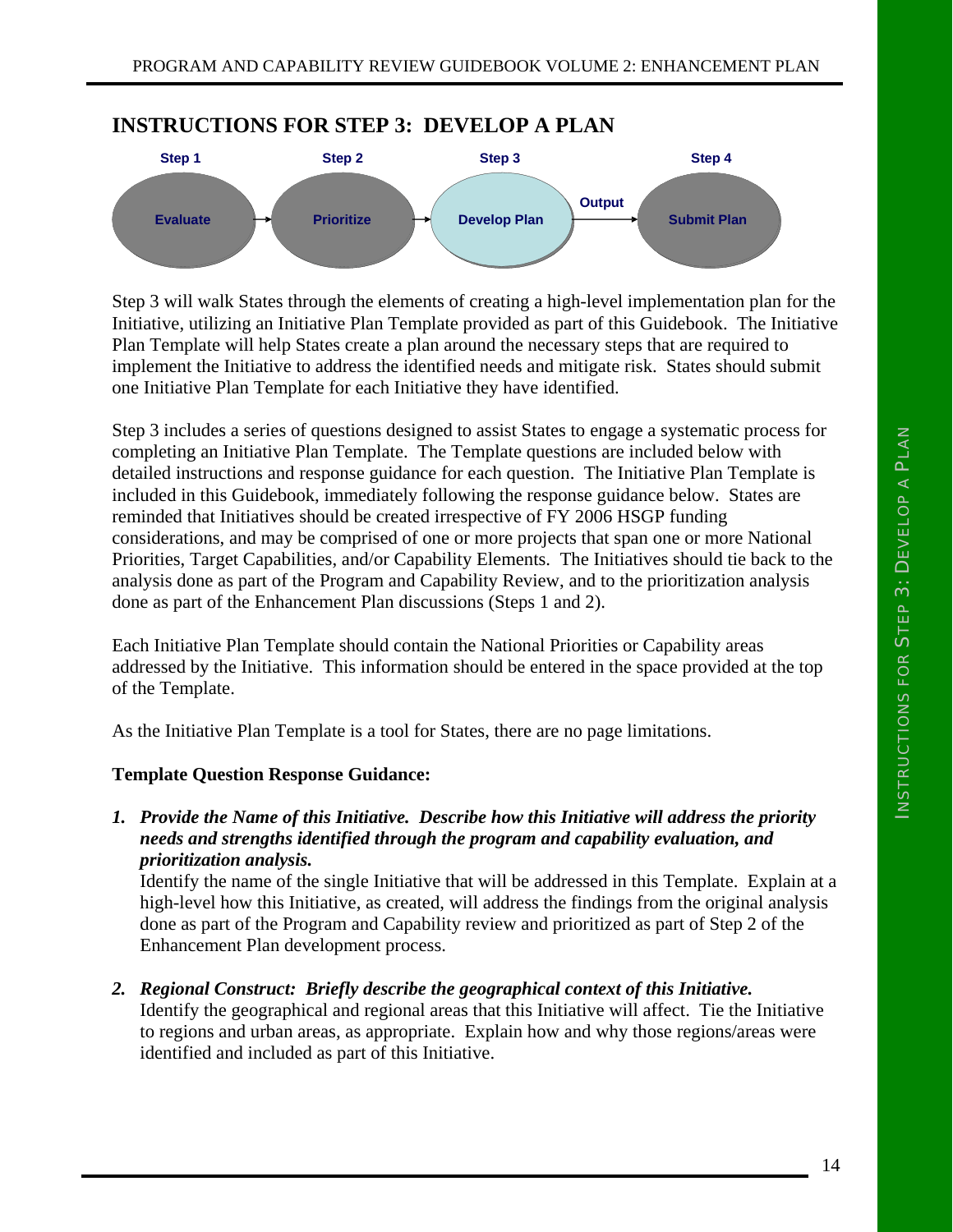#### *3. Resources, Processes, and Tools: Identify the resources, processes and tools that already exist, and those that will need to be leveraged, created, or acquired for this Initiative. Briefly consider how these resources, processes and tools may be attained.*

Consider all of the resources, processes, and tools that will be required for this Initiative.

- For resources, consider things such as: staff, contractors, equipment, and funding streams.
- For processes, consider such things as: planning, communication, outreach, information dissemination, and acquisition.
- For tools, consider such things as hardware, software, buildings, and machinery.

Identify those resources, processes, and tools that are already sufficiently available, established, or "in-hand," and those that will need to be accessed, created, supplemented or purchased, and identify a micro-level timeframe for doing so. For tools, consider any necessary training or exercises that will be required as a result of the introduction of new tools and equipment.

- *4. Governance Structure: Describe the high-level governance structure (e.g., management plan, stakeholder involvement) required for successful implementation of this Initiative.*  Identify the key stakeholders and management who will oversee the implementation of this Initiative. Consider how they will be arranged in a governance structure, key implementation responsibilities, and how each group will have to communicate and work together to ensure a successful implementation.
- *5. Program Management: Explain how this Initiative relates to the overall State homeland security program, and/or how it helps incorporate the three Overarching National Priorities.*

Provide the context for how this Initiative fits into the larger homeland security program. Discuss how and if this Initiative will help incorporate the three Overarching National Priorities into the program, and/or how it will strengthen overall management of the homeland security program.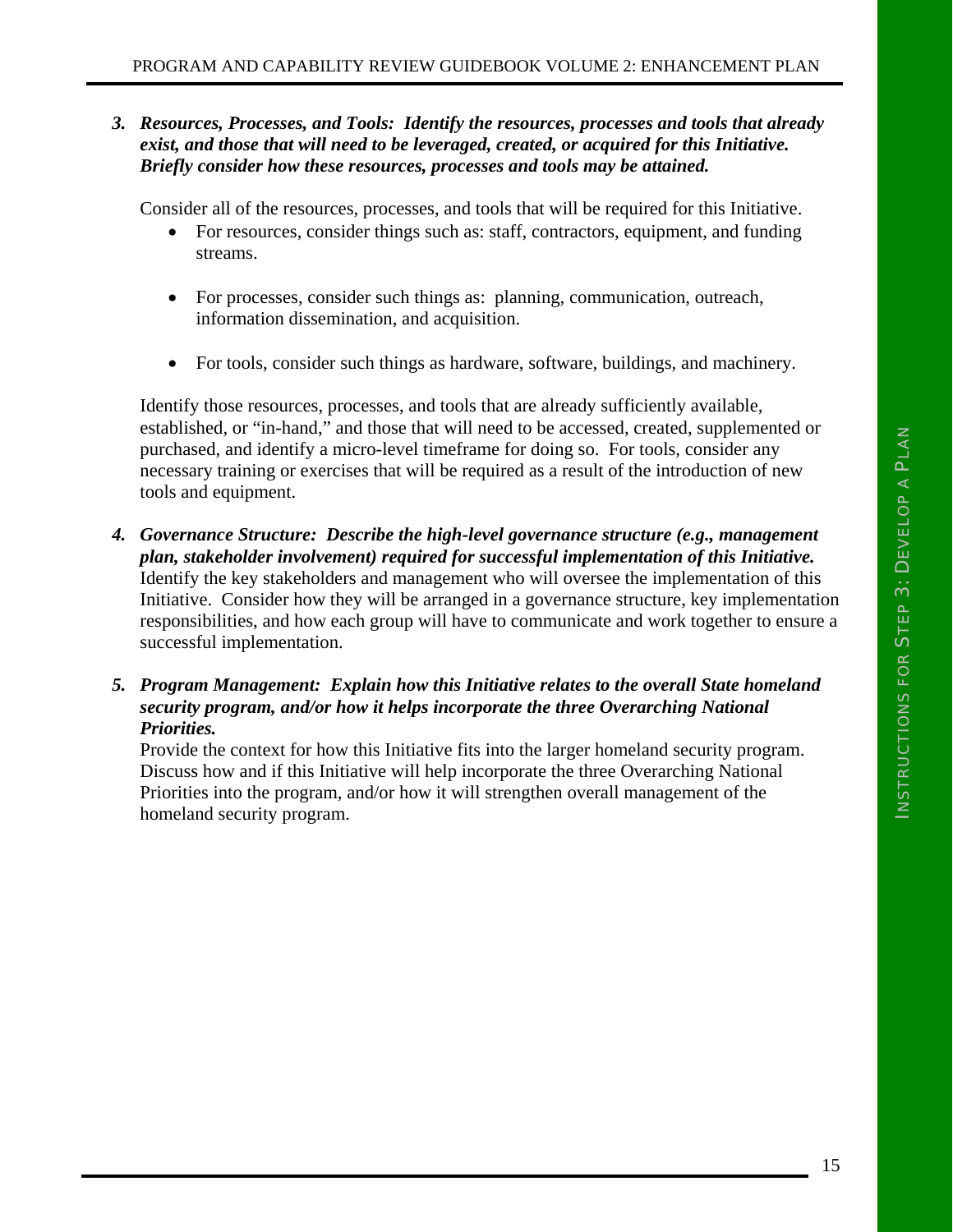# **INITIATIVE PLAN TEMPLATE**

# *[National Priority(ies)/Capability(ies)]*

This Template should be completed for each Initiative that will be created to address program and capability need. One Initiative can encompass one or more capabilities and/or programs, but States should be sure to review and consider each of the three Overarching National Priorities, eight Priority Capabilities, and their three to five State-specific Priority Capabilities.

The Initiatives should represent solutions to the needs identified through the Program and Capability Review (refer to *State Homeland Security Program and Capability Review Guidebook Volume 1*) and prioritized as part of the Enhancement Plan development process.

- **1. Provide the Name of this Initiative. Describe how this Initiative will address the priority needs and strengths identified through the program and capability evaluation, and prioritization analysis.**
- **2. Regional Construct: Briefly describe the geographical context of this Initiative.**
- **3. Resources, Processes, and Tools: Identify the resources, processes and tools that already exist, and those that will need to be leveraged, created, or acquired for this Initiative. Briefly consider how these resources, processes and tools may be attained.**
- **4. Governance Structure: Describe the high-level governance structure (e.g., management plan, stakeholder involvement) required for successful implementation of this Initiative.**
- **5. Program Management: Explain how this Initiative relates to the overall State homeland security program, and/or how it helps incorporate the three Overarching National Priorities.**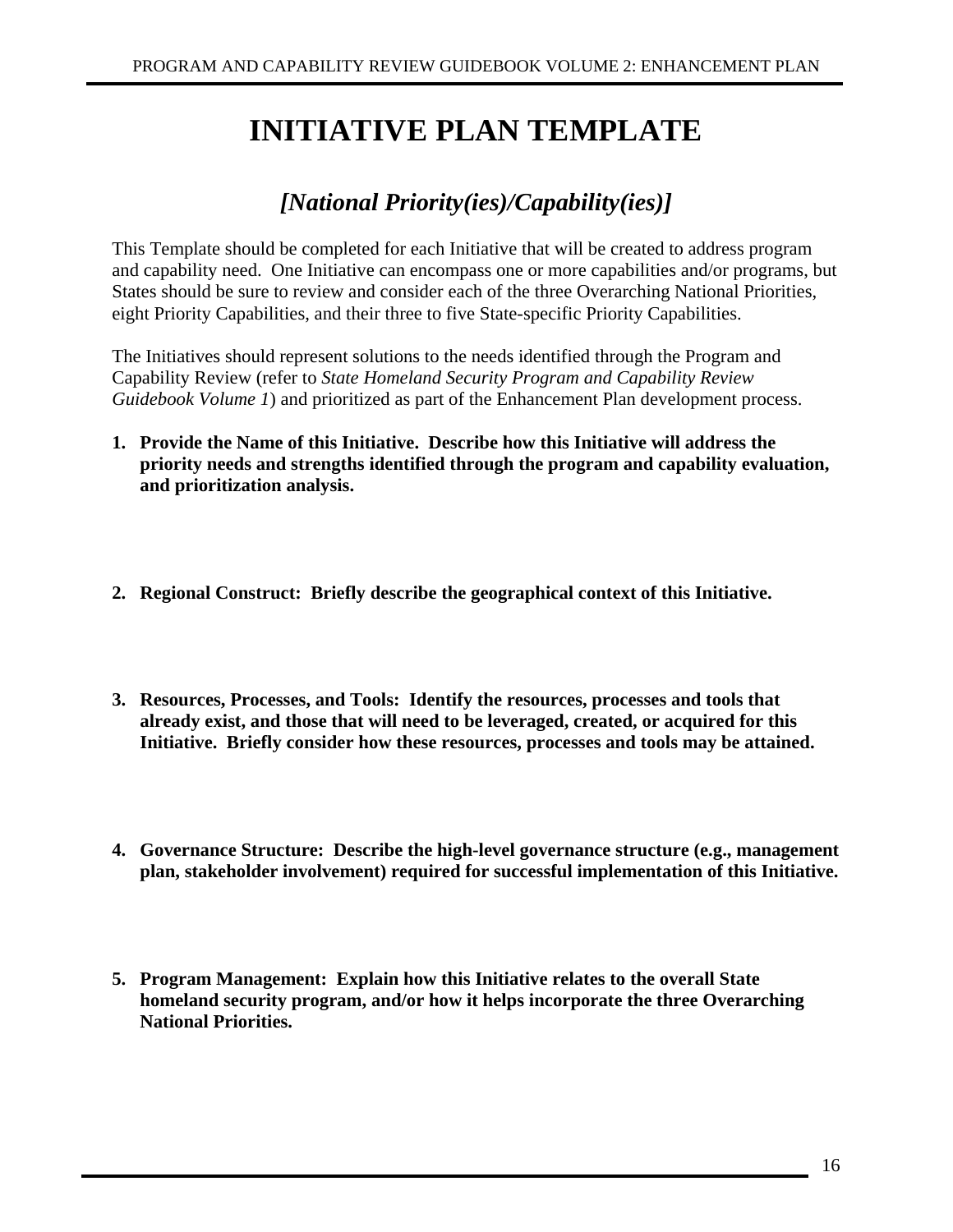#### **INSTRUCTIONS FOR STEP 4: SUBMIT ENHANCEMENT PLAN**



When States have completed the Prioritization and Planning processes, they will submit their Enhancement Plan for review as part of their FY 2006 HSGP application. See the FY 2006 HSGP Program Guidance and Application Kit for specific instructions on submitting the Enhancement Plan as part of the FY 2006 HSGP application.

The Enhancement Plan will include:

- 1) One Cover Sheet that identifies the Team Members who participated in the development of the Plan, as well as the names of each of the Initiatives developed;
- 2) One Summary Analysis Sheet that provides an overview of the work conducted in Step 2; and,
- 3) The Initiative Plan Templates completed for each Initiative in Step 3.

The instructions for completing the Cover Sheet are listed below; the Enhancement Plan Cover Sheet immediately follows these instructions

- *Include State name*
- *Team Member Identification*

Identify all participants who contributed to the analysis and development of the Enhancement Plan. Include participant Name, Jurisdiction, Agency, and Sector, as appropriate.

• **Initiative List** 

Identify each Initiative by name that is included as part of the Enhancement Plan, along with the corresponding National Priority(ies) and Capability(ies) from the TCL.